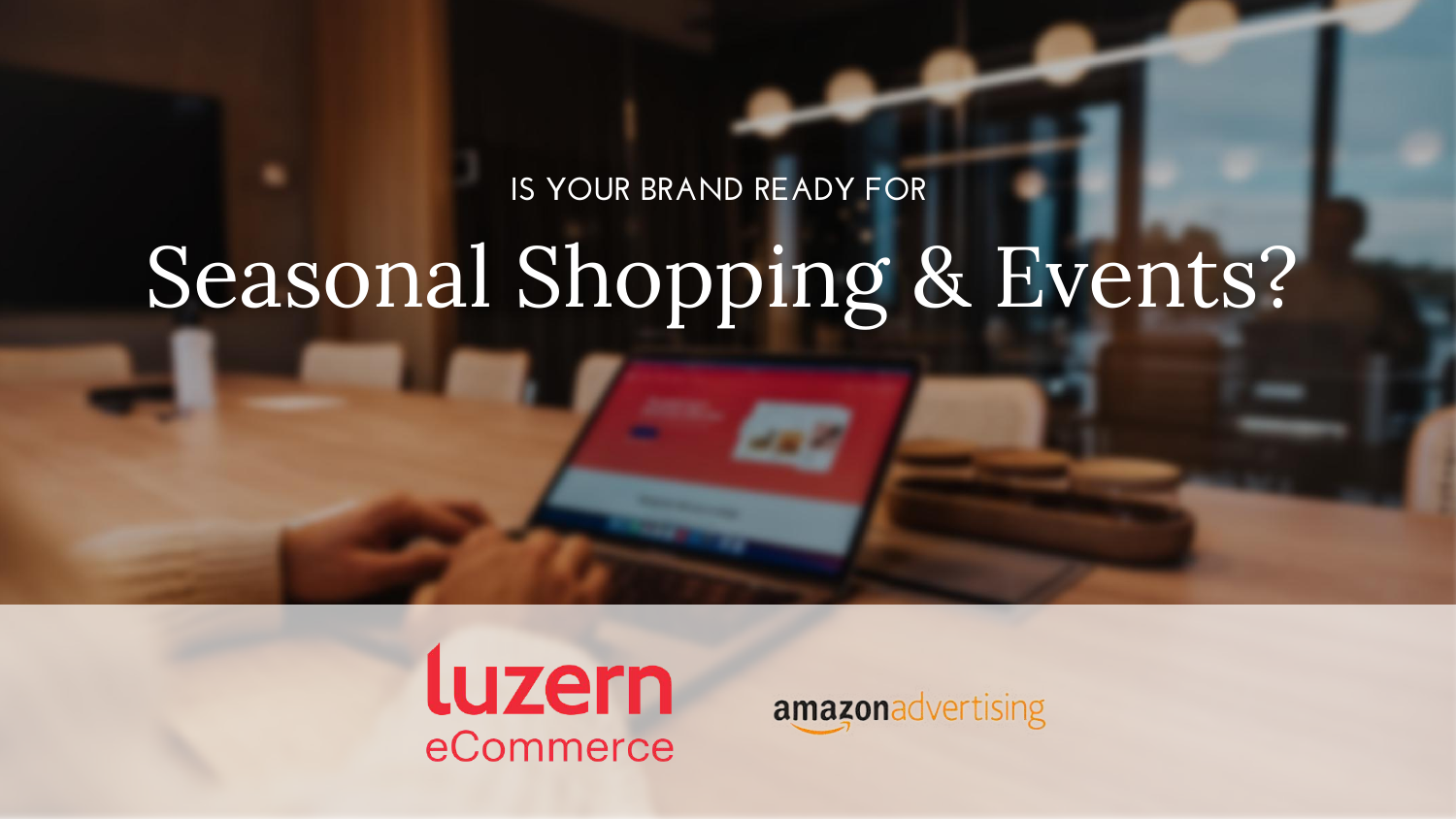#### Planning ahead is a great way to help set yourself up for success in the Amazon store.



*\*Please note that this calendar and the events may be changed or edit at Amazon's discretion.*

**Luzern** amazonadvertising

eCommerce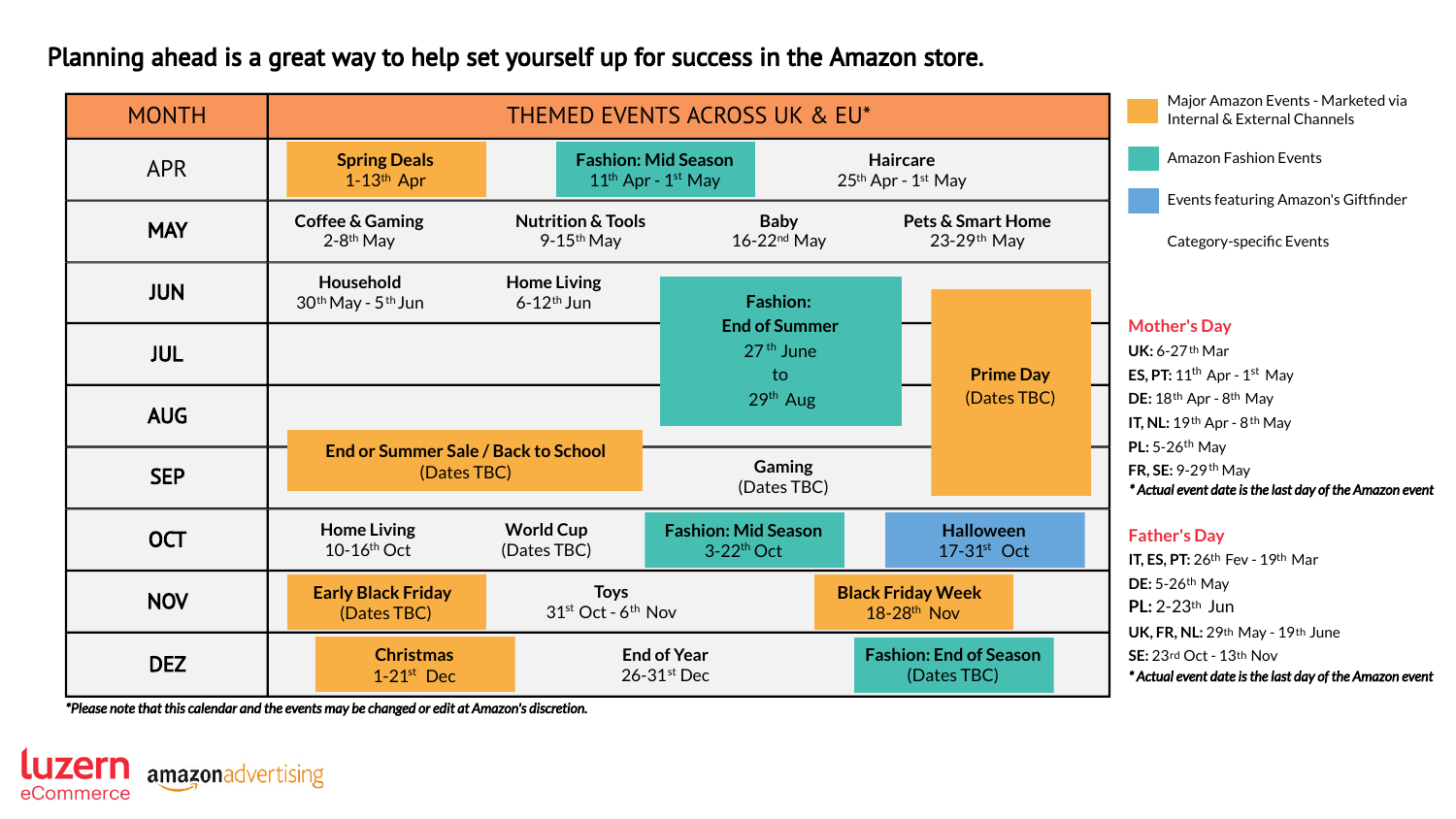## Tips

#### 1. PLAN FOR AMAZON PRIME DAY

- 2022 Prime Day dates haven't been announced yet.  $\mathcal{L}_{\mathcal{A}}$
- As we gear up for another exciting year, watch for news and updates.
- Staying up-to-date can help set you up for success.
- Begin preparing for Prime Day two months out if possible.
- This gives you time to enroll in any eligible marketing or advertising efforts.
- If you use Fulfillment by Amazon, or FBA, this can also give you enough time to send shipments to our warehouses in time for the big day.

### 2. PROMOTE SEASONAL PRODUCTS

- Some of the events listed in the calendar bring shoppers to the Amazon store in  $\mathcal{L}_{\mathcal{A}}$ search of specific seasonal items.
- While you likely market your products year-round, they may fit into a specific holiday or seasonal niche.
- Boosting your marketing efforts around relevant products during these times can help lead to increased visibility and sales!
- You can market relevant listings with Sponsored Products ads, Deals, Coupons, and promotions like a buy-one-get-one offer.

![](_page_2_Picture_13.jpeg)

![](_page_2_Picture_14.jpeg)

![](_page_2_Picture_15.jpeg)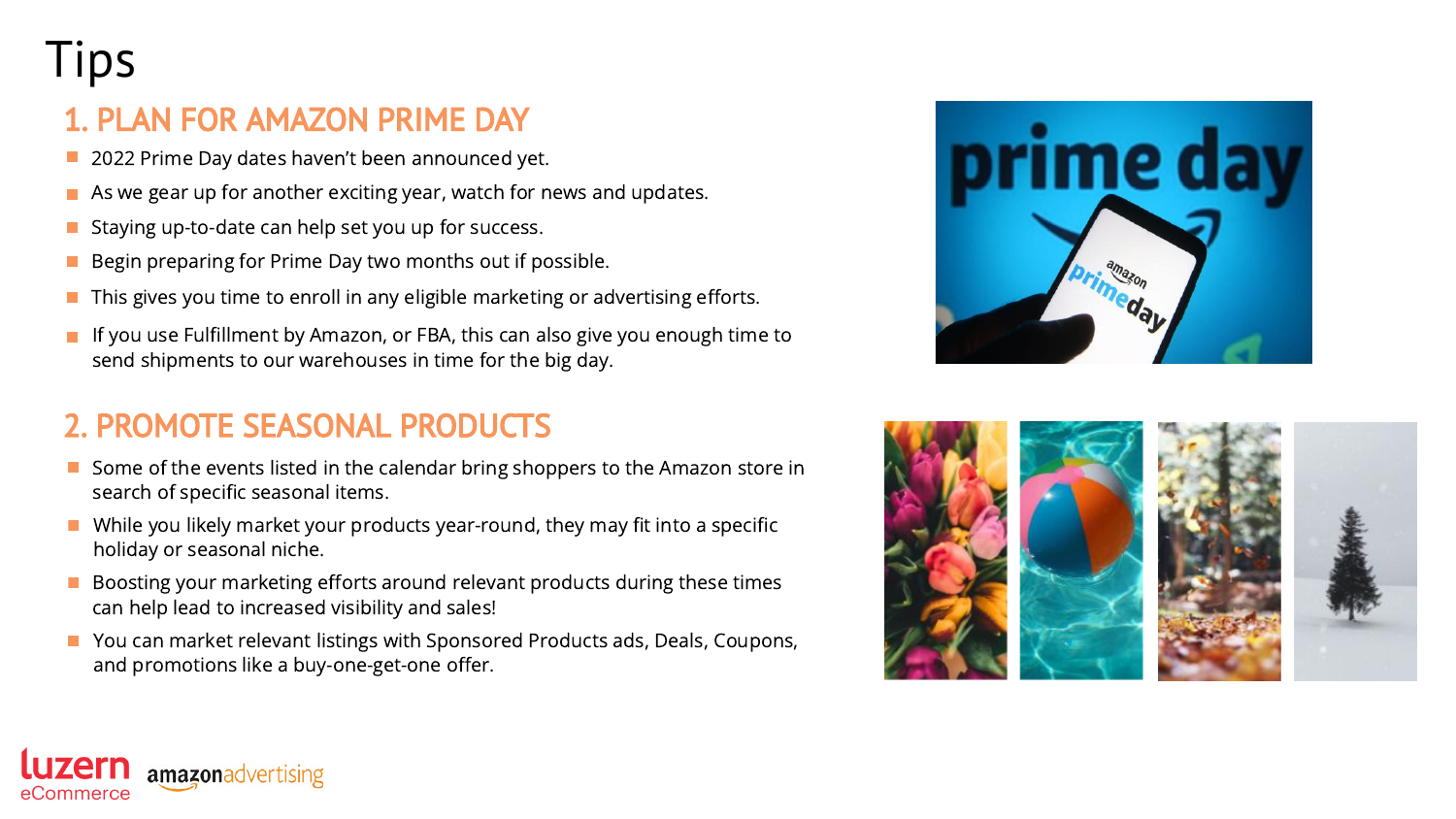![](_page_3_Picture_0.jpeg)

#### 3. STAY STOCKED UP

Tips

With your marketing efforts in place on seasonal products, be sure you can keep up with demand.

Inventory planning can help you ensure there's enough stock so you don't miss out on any sales.

#### 4. PLAN FOR PROPER LEAD TIMES

- If you use FBA, you know that proper lead times ensure your inventory is ready to be purchased.  $\mathbb{R}^n$
- During shopping events or high traffic seasons, Amazon warehouses become very busy, so include extra lead time in your shipments.
- Consider increasing, if not doubling, your lead times to ensure you have enough inventory stocked to handle holiday or seasonal demand.
- Staying up-to-date can help set you up for success.

#### 5. OPTIMIZE YOUR ADS

- Running Sponsored Products ads is a great way to target seasonal traffic.
- With your campaigns running, it's important to make sure they're as effective as possible.
- Take a look at your targeted keywords and adjust to include any relevant seasonal terms customers may be searching for.
- You'll also likely want to increase your budget during these peak times.  $\mathcal{L}_{\mathcal{A}}$
- An increased Sponsored Products budget allows your ads to be shown to more shoppers, which can lead to more sales.
- Be sure to use high-quality imagery that shows off any and all product benefits.

![](_page_3_Picture_16.jpeg)

![](_page_3_Picture_17.jpeg)